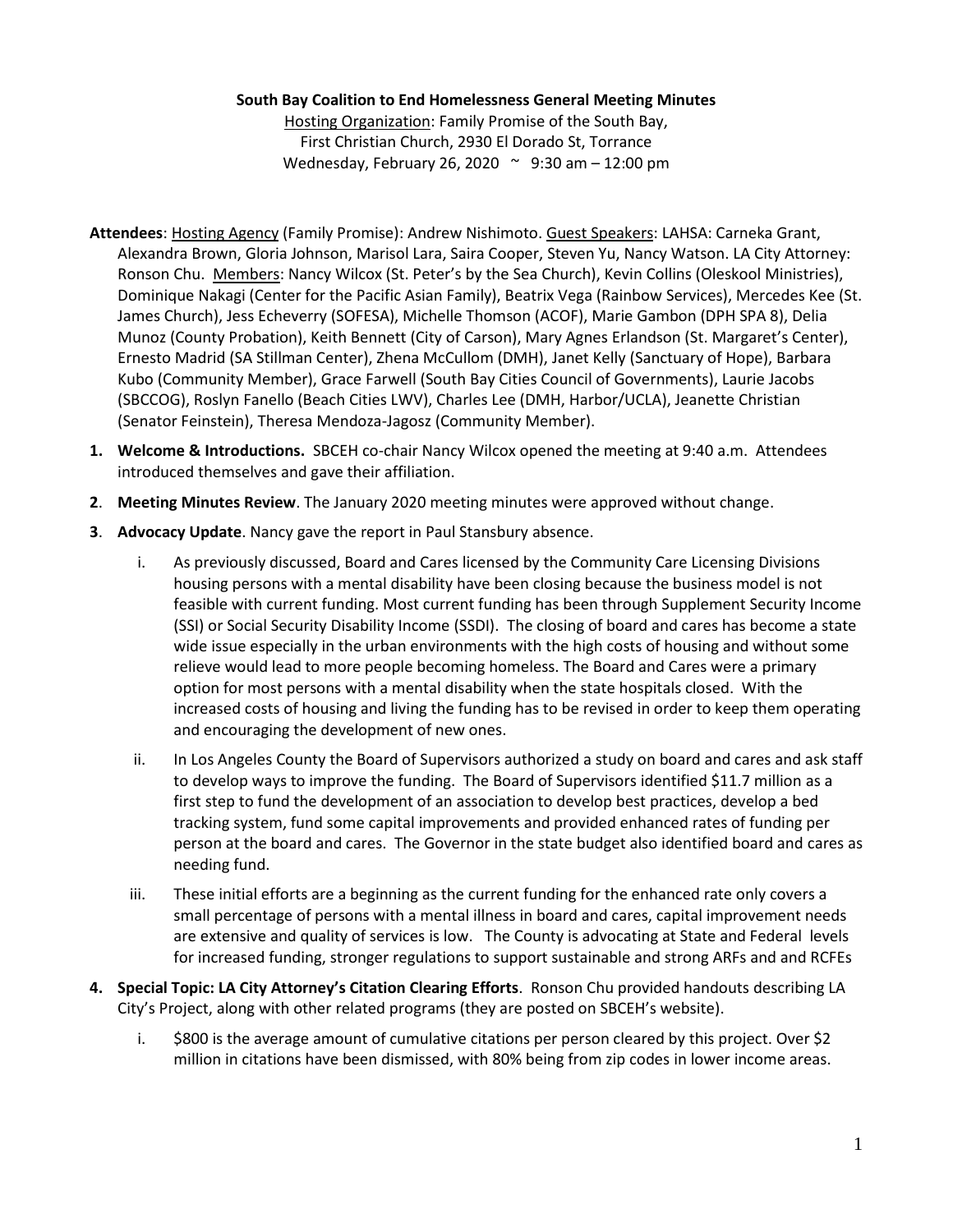- ii. Driver licenses are often suspended until fines are cleared. This leads to difficulties getting a job, being admitted to a shelter that performs background checks, possible garnished wages, and a reduction in credit score that can be seen unfavorably by a potential landlord.
- iii. Eligible infraction tickets include minor moving violations and jaywalking. If there is an open case with the DA it must be first resolved. It is ok if the client is on probation. Parking tickets are cleared through a different program: Community Assistance Parking Program.
- iv. Members from his team attend community clinics to meet with clients. It takes 2-3 months to clear the tickets as a background check and judge must ok the requests. They are partnered with other municipalities, but in Torrance, Inglewood, and Long Beach, their city attorneys are additionally looped into the approval process.
- v. Clients do not have to be in HMIS and can self-identify as being homeless.
- **5. Co-Chair's Report**. Nancy gave a report-out on the February National Alliance to End Homelessness National Convention, held in Oakland:
	- i. Conference Background. NAEH is the major homelessness policy org in the country, and it holds two conference a year. In addition to breakout sessions on various topics, it features HUD listening sessions providing guidance on CoC National Competition, Unsheltered, SNAPS.
	- ii. Conference Themes. The shift in conference sessions reflects the change in national homelessness policy. Her first NAEH Conference was in 2014 when the emphasis was on rapid rehousing for individuals and vets. This year, nearly all the presentations discussed: lack of affordable housing; living wage; racial disparity; involving those with Lived Experience; aging population: more seniors; continues to be much more data driven (saw shift ~4 yrs ago). LA County was well represented: 30% of 72 panels/breakout sessions had at least 1 LA-based presenter
- **6. Los Angeles Homeless Services Authority's Quarterly Community Meeting**. Steve Yu welcomed everyone and then handed the meeting over to Saira Cooper. Please refer to the presenters' handouts posted on SBCEH's website.
	- i. Lived Experience Advisory Board Overview/Membership. Gloria Johnson and Marisol Lara explained that this Board helps shape program policies and design to ensure they are clientcentered. The board representing Transitional Age Youth is accepting applications. It meets 10 hours/month and members also participate as guess for special engagements. A modest stipend is available to offset meeting expenses.
	- ii. CES Refinement Process. Nancy Watson described LAHSA's process for getting feedback on CES in order to incorporate agency suggestions from future improvement. On page three of this briefing (CES Refinement Process), the first three steps have been completed, through defining the refinements. The standardization of CES processes is at the system/County level to ensure client experiences are consistent within each SPA. Plans are to simply paperwork, generate program reports, and improve the efficiency of the overall housing process. "Housing Central Command" is a new program now operational in SPA 4 & 7, with it being rolled out into the other regions later this year. LAHSA has a working group to look at the Refinement Process' next steps.
	- iii. Problem Solving. Carneka Grant and Alexandra Brown gave background on this new LAHSA housing intervention for "lower acuity" persons. It emphasizes a conversation to see how participants can explore options already open to them, such as staying with a family member or friend. In order to expand this program, members of the faith community and DMH have been invited to actively participate in this program, which requires completion of a 16-hour course. Additional training sessions have been added because of its popularity. Modest client aid is